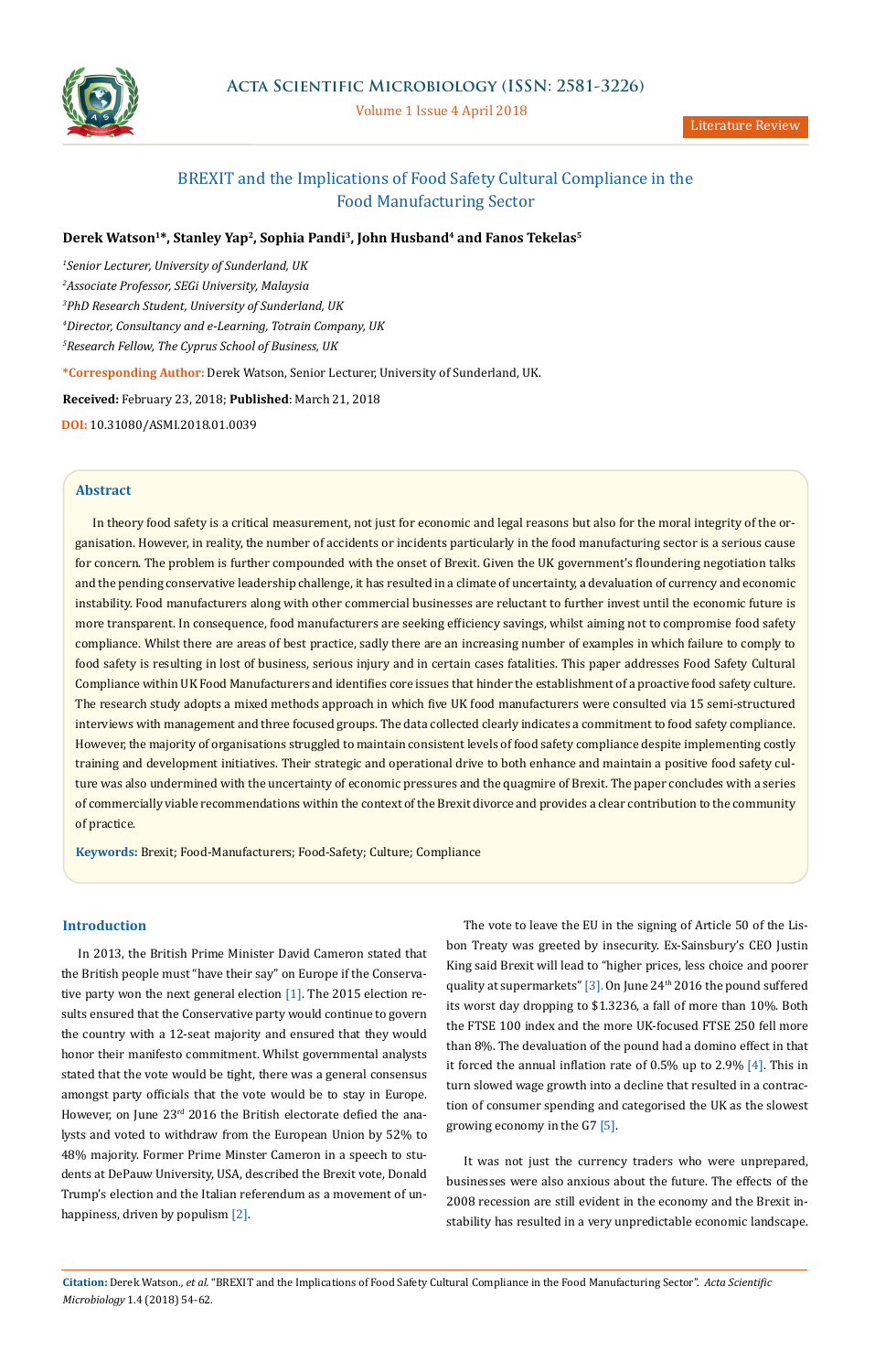55

The agri-food sector is equally nervous about potential immigration controls, as it contributes £103 billion or 7.6% to the national Gross Value Added in 2013 and employs 3.8 million people. EU nationals contributed 7% (2.2 million +/- 0.1 million) and non-EU nationals 4% (1.2 million  $+/- 0.1$  million) [6].

### **Literature Review**

71 of the UK's largest food companies have stated "Maintaining tariff-free access to the EU single market is a vital priority. It is where 75% of our food exports go, so all our farming and food businesses wish to maintain this outcome". They have lobbied the government stating that it is imperative that the government needs to negotiate the "best possible access" [7]. The statement was signed by the National Food Union in England, Scotland and Wales as well as the Ulster Farmers Union and leading food businesses that have a combined turnover of over £92 billion (approximately €110 billion) and employing over 925,000 people across the UK. Signatories included the heads of Sainsbury's, Morrisons, Marks and Spencer and Weetabix [8].

The International Monetary Fund (IMF) has also expressed grave concerns over the lack of clarity concerning Brexit and in consequence poses a real risk to global financial stability [9]. There is further tangible evidence of business insecurity over Brexit, as many banks such as Morgan Stanley, Citigroup Inc., Deutsche Bank AG and JP Morgan Chase and Co are now operating on a worst-case scenario and state they will relocate their staff and operations to better serve their EU client base  $[10]$ . Thus, the stark message from the economy is the urgent desire for stability. If not, then the trappings of relocating to Amsterdam, Dublin, Frankfurt, Luxembourg and Paris may prove attractive for businesses [11].

Triggering Article 50 of the Treaty on the EU has started a 'ticking clock' towards the UK's final exit from the EU on March 29<sup>th</sup> 2019. However, the slow Brexit negotiations are doing little to put the UK industry, in particular, food manufacturers at ease [12]. Furthermore, the Great Repeal Bill White Paper [13] will revoke the 1972 European Communities Act that took Britain into the EU and meant that European law took precedence over laws passed in the UK Parliament. It will also end the jurisdiction of the European Court of Justice. Thus, all existing EU legislation will be copied across into domestic UK law to ensure a smooth transition on the day after Brexit. However, currently it offers vague guidance concerning the future legal framework of UK law, and no clarity of how it might transform post Brexit.

To further fuel business fears, the government is still refusing to publish its Brexit impact assessment [14]. It is therefore the view that the post Brexit food world will be characterised by volatility, disruption and uncertainty [15]. Optimists hope that this will provide a much-needed mechanism to introduce improvements. Whilst eurosceptic neoliberals have an alternative agenda, they very much believe that change will enable them to abolish the many laws and provisions that they dislike and are perceived as burdens on producers and food businesses [16].

The main tenor of debate is whether the UK will seek a 'hard' Brexit or 'soft' Brexit deal. A hard Brexit scenario would most probably result in the UK relinquishing its full access to the single market and the customs union along with the EU. Thus, the UK would regain full control over its borders, negotiating new trade deals and applying laws within its own territory. In all probability, the UK would initially rely on World Trade Organisation (WTO) rules for trade with its former EU partners. However, leaving the customs union would mean a significant increase in bureaucratic checks on goods passing through ports and airports and a likely 10% tariff on EU goods [17].

Whilst a 'soft' Brexit would enable the UK to negotiate a relationship with the EU as close as possible to the current trading arrangements, the UK would not be a member of the EU, lose its MEPs, its European Commissioner and have no seat within the European Council. However, it would retain access to the European single market. Thus, goods and services would be traded with the remaining EU states on a tariff-free basis and financial firms would keep their "passporting" rights to sell services and operate branches in the EU. Britain would also remain within the EU's customs union, meaning that exports would not be subject to border checks, and it is the preferred choice of the UK remainders [18]. However, the implications of Brexit for food are potentially enormous. This verdict applies, whether there is a 'hard' or 'soft' Brexit. The UK food system has been thoroughly 'Europeanised'. Thus, many perceive that it will be impossible to cut back or quash by March 2019 without enormous consequences [19].

Stepping back from the limelight of Brexit, UK food manufacturers are constantly challenged in their fight against food contamination and the pursuit of employee food safety compliance. In the main food manufacturers recognise that good food safety cultures are instrumental for three good reasons, namely: it makes good economic, legal and moral sense [20]. However, despite the commitment of the vast majority of food organisations, the statistics are quite concerning. For instance, there were approximately 500 deaths a year caused by food-borne illnesses. Campylobacter was the most common food-borne pathogen, with about 280,00 cases every year and Salmonella is the pathogen that causes the most hospital admissions – about 2,500 each year. Ignoring the social cost, food contamination costs the UK nearly £1.5 billion a year [21].

Upon closer inspection, more than half of the incidents (see figure 1 and 2) in 2014 were reported by local authorities (403), EU Member States and the European Commission (246) or central government bodies (266). In September 2014, 61% of incidents originated within the United Kingdom and almost all connected to environmental contamination incidents. Another 9% of incidents were related to foods from the rest of the EU, while about 21% were due to imported foods from outside. The origin of the remaining 9% could not be identified. In additional, action taken to protect consumers in relation to food safety included issuing

**Citation:** Derek Watson*., et al.* "BREXIT and the Implications of Food Safety Cultural Compliance in the Food Manufacturing Sector". *Acta Scientific Microbiology* 1.4 (2018) 54-62.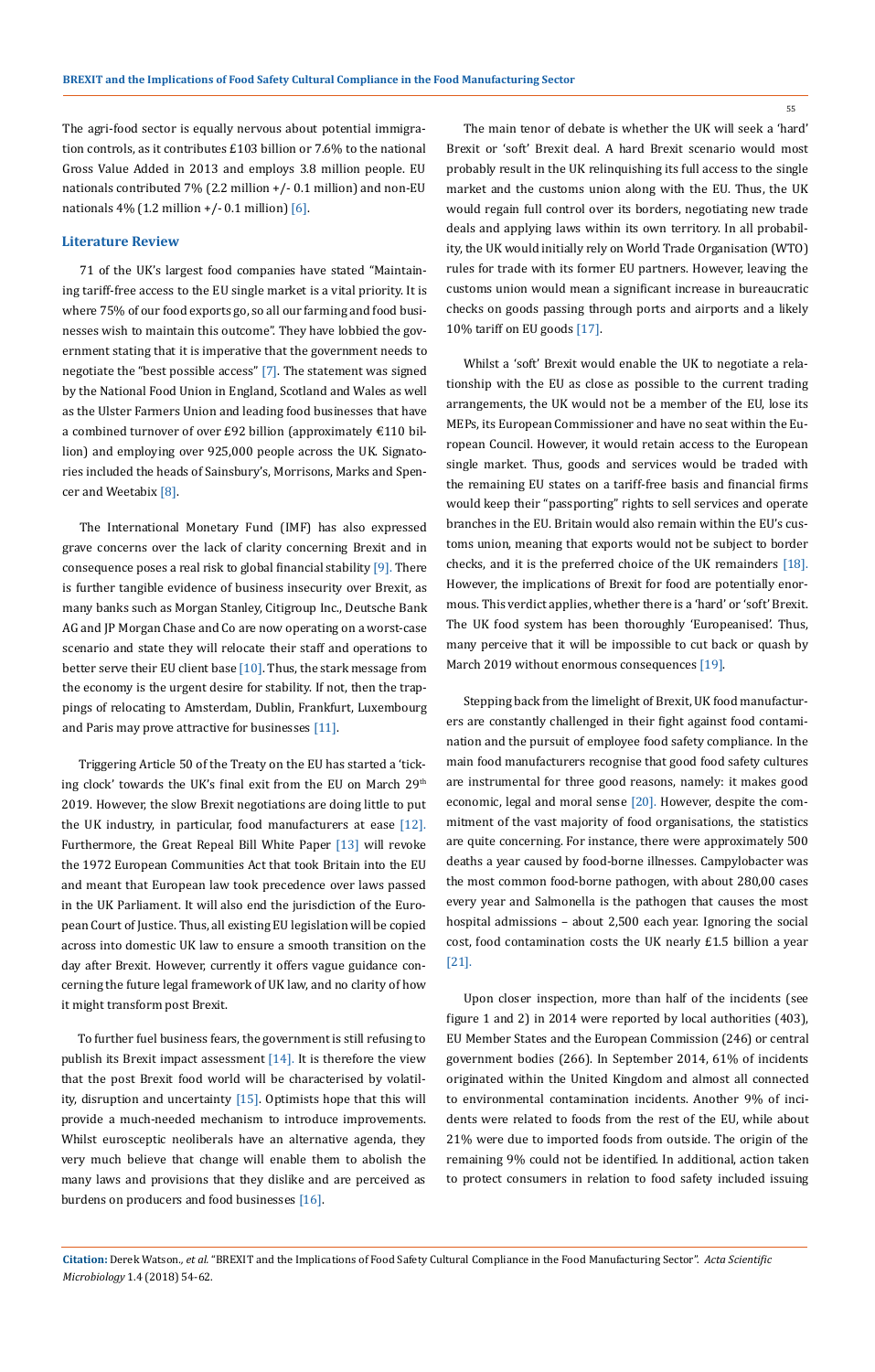90 alerts and information notices to local authorities. The FSA also sent 279 notifications to the European Commission via the Rapid Alert System for Food and Feed (RASFF) [21].



**Figure 1:** Incidents notified to the Food Standards Agency 2006 – 2014.



**Figure 2:** Incident Category: UK 2014.

In 2014, the FSA was notified of and investigated 1,645 incidents that reflected similar trends for 2012 and 2013. However, overall the frequency of reported incidents has increased over the last nine years. There were also 301 more incidents reported in 2014 than in 2006 and a total of 419 prosecutions in total. Just over 1 in 4 food law breaches (26%) related to cleaning offences, where food enforcement officers found there was a failure by businesses to keep premises or equipment clean. Other common food law breaches included unfit food on premises, a lack of hand washing facilities and food safety training as well as pest control issues [21].

Microbiological contamination is the only category where incidents have been consistently increasing over time, from 147 in 2006 to 390 in 2014. In 2014, almost a third of microbiological contamination incidents (32%) resulted from shellfish operations. High counts of *Escherichia coli (E. coli*) are used as an indicator of poor hygiene conditions in harvesting areas (see figure 3). Natural chemical contamination such as Algal toxins and mycotoxins (mainly aflatoxin) accounted for 87% of natural chemical contamination incidents in 2014, as mycotoxins can arise from certain moulds growing on cereals, nuts, spices and other foodstuffs. Algal toxins are also the direct result of naturally occurring algal blooms and are potential contaminants of shellfish [21].



**Figure 3:** Microbiological contamination incidents by type: UK, 2006 - 2014.

T.S. Eliot stated that 'between the idea and reality falls the shadow' and the same can be said about a good food safety culture. As noted previously, the contamination statistics are not encouraging and there are numerous high-profile breaches which reflect noncompliance with food safety standards. For example, CRF Frozen Foods recalled over 350 different CRF Frozen Foods and Garland Ventures Limited brands, due to suspected food contamination with listeria monocytogenes bacteria, which can cause serious infections in children and the elderly as well as others with immune system issues. David Pitt of 'The Associated Press' described it as "one of the largest food recalls in recent memory", which has so far resulted in the laying off of just over 300 of their estimated 430 employees [22]. A second example to emphasize the point was in relation to Mars, who initiated an international recall of a range of chocolate bars, after a customer found a piece of red plastic in a Snickers bar bought in Germany. The recall, which affects 55 countries, could end up costing the company tens of millions of dollars [23].

Culture is an instrumental factor in nurturing organisational food safety compliance and is regulated by senior management rather like a thermostat [24]. Whilst most management recognise its importance as a proven determinant to organisational prowess management often overestimate the level of employee commitment and underestimate the level of resources needed [25]. Food safety culture, if it is to be effectively embedded within an organisation, cannot be seen as a one-off initiative but a life-long organisational commitment [26]. In essence, whilst it continues to be a hot topic of debate, and although many organisations globally have fit-for-purpose and quality compliant food safety management systems (FSMS) such as ISO 22000, Hazard Analysis and Critical Control Points (HACCP) and BRC Global Food Standards, they at worst fail or at best struggle to foster a sustained and proactive culture in the fight against food-borne outbreaks and employee food safety compliance [27]. Fundamentally it is harnessing the human dimension that is a complex and ever-changing issue that organisations face within the looming Brexit quagmire.

The number of definitions describing culture is vast with no apparent indication of losing its momentum. [28] aptly builds upon previous efforts in describing culture as "the beliefs, values, attitudes, behaviours and practices that are characteristic of a group of people". Alternatively, Deal and Kennedy [29] in no way underestimate the importance of culture but simply describe it as the "way we do things around here". However, Weigmann., *et al.* [30] was one of the pioneers who actively emphasised the importance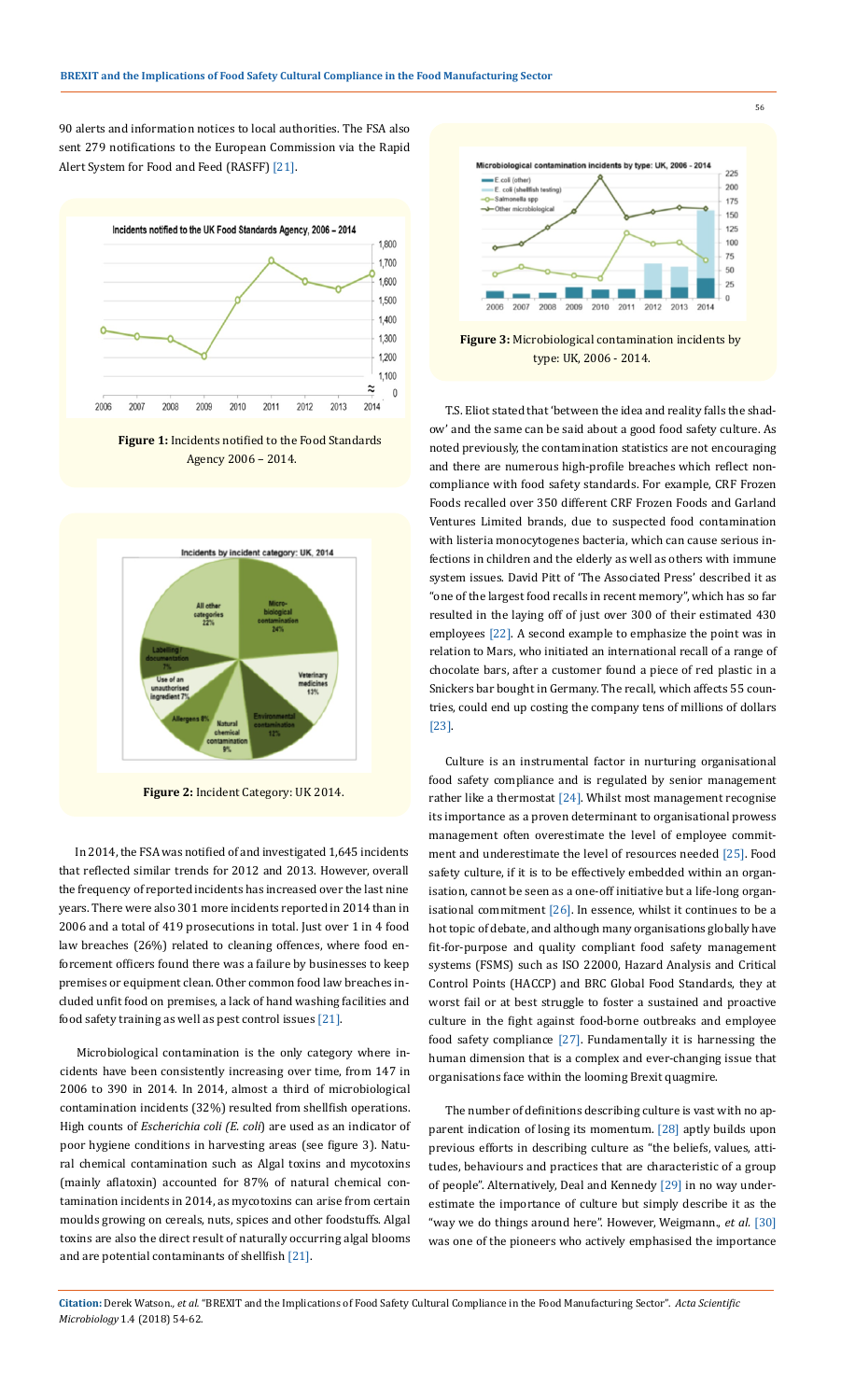of safety culture and identified seven common proactive themes found in safety culture literature (See Table 1). Weigmann., *et al.*  [31] subsequently synthesised five factors that are in the main agreed to reflect a safety culture, namely: organisational commitment, management involvement, employee empowerment, reward systems and reporting systems.

- 1. Refers to shared values among a group or organisation.
- 2. Is concerned with formal safety issues and is closely related to but not restricted to management and supervisory systems.
- 3. Emphasises the contribution of everyone, at all levels in an organisation.
- 4. Impacts how individual members of the organisation behave at work.
- 5. Is reflective in contingency between reward systems and safety performance.
- 6. Is reflective in an organisation's willingness to learn from errors, incidents and accidents.
- 7. Is relatively enduring, stable and resistant to change.

# **Table 1:** (Wiegmann., *et al.* 2002) Common Themes in Cultural definitions.

The debate about culture, safety culture and food safety culture can often be perceived as three exclusive initiatives and will reinforce, quite wrongly, that food safety culture is ring-fenced purely to those who would actively work with food [32]. Furthermore, there equally appears to be additional mixed perceptions that an organisation's 'safety climate' addresses issues associated with employee attitudes towards safety. Whilst safety culture is occupied with employees' prevailing values within the organisation management need to recognise that the so-called three labels, namely safety culture, food safety culture and safety climate, collectively establish an organisation's holistic culture [33]. To treat them as separate entities is folly, as one need only refer to the media in repeatedly covering food safety accidents and incidents. Let us not forget that an organisational culture like a spore, will manifest itself and without due management attention, all too often germinates into a workforce, which fails to adhere to FSMS and actively works against the wellbeing of the organisation. Such a scenario is often referred to as a counter culture [34] and once established is very difficult to eradicate.

## **Methodology**

Having gained clearance from the University of Sunderland Ethics Committee, five UK major food manufacturers agreed to anonymously participate in the research exercise to discuss 'BREXIT and the Implications of Food Safety Cultural Compliance in the Food Manufacturing Sector'. A sample size of 15 executives/managers (three senior executives/managers from each of the five food manufacturers) would be identified in role title only. A mixed method approach was implemented via the qualitative analysis of 15 semi-structured interviews and 3 focus groups consisting of five executives/managers. A decision was made to group the questions utilising the five key themes identified within the UK Health and Safety Executive's [20] namely Control, Co-operation, Communications, Competence and Capabilities. However, it was felt that com-

petence and capabilities could be grouped together as one theme, thus, four themed semi-structured questions were presented to the participants to prompt informed responses. Thematic analysis was subsequently adopted to synthesize strategic and operational issues and to capture the anecdotal comments concerning food safety culture.

# **Data Analysis and Discussion**

### **Theme 1: Control**

Management made repeated reference to the importance of having a food safety strategy and the vital role that management play in personally getting involved with food safety related activities as supported by Draft [35]. However, there was little detail on employee involvement in the development of a company's strategy and there was a clear inference that a good food safety strategy is aimed at avoiding prosecution and jeopardising key accounts rather than energising the company culture with its associated benefits, such as enhanced morale, reduced non-compliance and the generation of innovative solutions as supported by Casey., *et al*  [33]. This is indicated by the statement below:

**Managing Director:** "We work in a high risk operation. There are more food safety techniques and methods than you can shake a stick at. But if we get it wrong, the press will be all over us".

Commentary supported the vital role management played in their operations and supported the views of Yiannas [36]. However, commentary repeatedly made reference to the importance of control procedures and disciplinary measures for non-compliance. There was no reference to support the views that effective leadership and management styles will foster a proactive culture [37]. Furthermore, the control procedures failed to fully exploit the benefits of staff suggestions, ideas forums and other innovative methods to capture the views and ideas of their employees [38], as indicated by the statements below:

**Operations Manager:** "It is a management responsibility to formulate the food safety strategy and for our employees to abide by those instructions. We have strict disciplinary procedures for those who do not follow the rules".

The feedback associated with operational control measures was contradictory. For instance, all participants emphasised that their control procedures were effective. However, key examples cited failed to appreciate the consequences when there was a clear deviation from procedures, such as breaches in safety policy as noted by Denison [39]. There were several examples which indicated that if staff felt under pressure to meet production targets then procedures would be deliberately overridden and compromised, such as running out of time to clean down their workstations or production runs, thus leaving the clean down operations for the next shift that notably caused tension between shifts and the safety culture, as raised by Geller [40].

In addition, if auditing reports reflected non-conformance to procedures then this was not openly made available to current and prospective clients. This obviously sent mixed messages to subordinates concerning the importance of a transparent food safety culture [41]. There was also reference made to the style of safety management, in that a 'difficult manager' would result in employees simply following instructions despite knowing that such in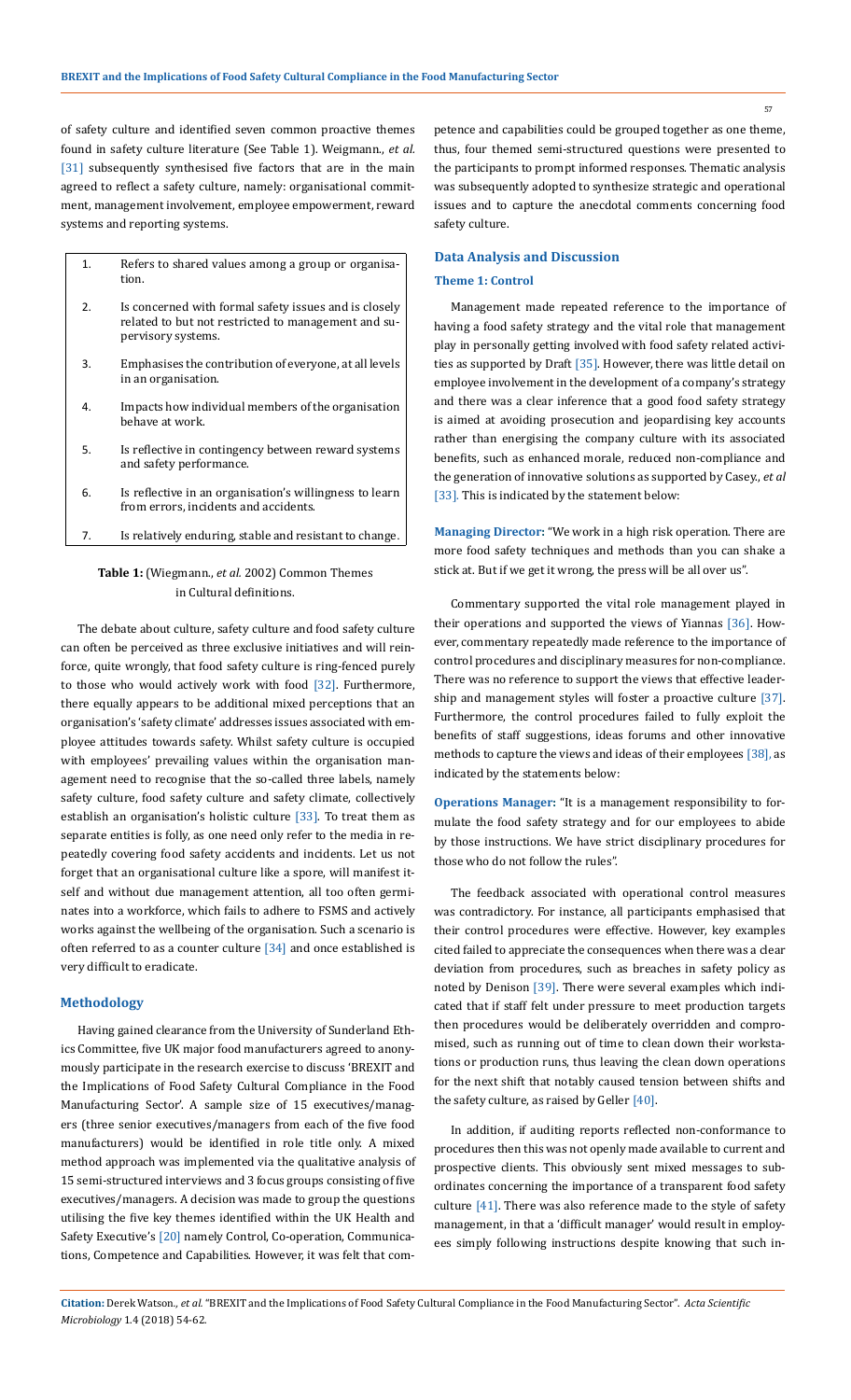structions would conflict with company policy. However, in keeping quiet they would avoid unnecessary conflict with management despite the potential cost to the company during a third party audit, as highlighted by Griffith [42]. Thus, concerning the theme of control on food safety culture, despite the good intentions of senior management, there were clear examples to suggest that safety culture is fine during quiet periods but when staff operate under pressure, productivity takes precedence over safety culture. Such a 'switch on and off approach' to safety culture, which is often masked at an operational level, will no doubt erode employee buy-in concerning the importance of a proactive safety culture, as supported by Lee [43]. The above issues are reflected in the statements below:

**Quality Assurance Technical Manager:** "We are often instructed in not showing retail clients and food safety auditors the full set of micro results".

**Manager of Operatives and Hygiene Staff:** "We do not get enough time to clean down equipment and in particular when a product has been running with allergens and the next product is allergen free. there was not enough time between the changeover to carry out a full clean as defined by the procedure".

**Plant Manager:** "It is not uncommon for employees to maintain that the company has systems in place to encourage suggestions for saving money and efficiencies but rarely run the same systems to improve food safety culture".

#### **Theme 2: Co-operation**

Feedback from participants collectively stated that UK food manufacturers often rely on a multi-cultural workforce to resource their operations and this was supported by the views of Griffith., et al [44]. On a positive note, they stated this has alleviated a skills shortage or unwillingness to work in food manufacturing with UK nationals [14]. However, the cultural ethnicity and literacy levels have compounded the challenges that they face, as food manufacturers, in the pursuit of nurturing cohesive operational activities amongst a diverse workforce [8].

Participants indicated that despite offering literacy classes, the standards of English were quite low. This has manifested into a situation where those interviewed have adopted a 'tell and sell' culture, in which management mechanistically tell: inform the workforce via work instructions  $[45]$ . There is an expectation that employees will conform via the 'selling' which takes the form of monetary incentives such as bonus systems and unlimited access to overtime.

The corollary of such an approach has been successful in resourcing operations but in doing so has nurtured a workforce predominately motivated by money and the establishment of group dynamics with power struggles and a substantial amount of a manager's time is spend instructing the workforce [46]. Such a strategy hinders the long term dynamics in fostering team culture with the added benefits such as peer support, a sense of camaraderie, job satisfaction and a genuine feeling that management care about their wellbeing [47].

A significant issue highlighted by many participants, focused on the importance of a 'company management style'. Evidence suggested that whilst management talked about their support of democratic management practices via HACCP teams, Tool box talks and ideas forums in the pursuit of co-operation [48]. However, due to operational demands, management styles have in specific instances degenerated into an autocratic approach. This has resulted in employees simply agreeing with their line manager to avoid conflict. Despite knowing such instructions would contravene company policy and food safety legislative standards, the problem would also be exacerbated when senior management failed to confront poor management practices in the excessive use of their authority and power [49]. Examples identified that compromised a culture of co-operation are noted below:

**Internal First Party Auditor:** "It is not uncommon for companies to provide food safety training and measure how well the trainer has performed but never measure and manage the attitude of the delegates on the course".

**Food Safety Training Manager:** "When training, you often get managers and factory workers in the same sessions. If a manager has a bad attitude, then this affects the learning dynamics and compliance concerning day to day operations. The problem is that senior managers don't challenge their negative attitude and this obviously affects the morale of the staff".

**Director:** "Food safety is the responsibility of the Technical Manager and it is his role to police compliance".

Nurturing a culture of co-operation cannot be achieved without the genuine sustained support of both management and employees. This is by no means an easy feat given the work pressures and ethnic dynamics [49]. However, with fair and consistent management practices which listen and connect with their workforce via effective motivation strategies such as employee praise, recognition and dialogue [50]. In doing so, research suggests that these are the cultural seeds which will flourish, as evidenced in a reduction of customer complaints and product recalls, and stronger team dynamics in shaping the business's food safety culture.

#### **Theme 3: Communications**

There was a common currency in senior management feedback concerning the overarching importance of communications that echoed the views of Griffith., *et al.* [44] who stated that 'food safety communications is a measure of quality of the transfer of food safety messages and knowledge between management, supervisors and food handlers'. There was a collective agreement that communications in the food industry is critical, particularly in high risk operations. For instance: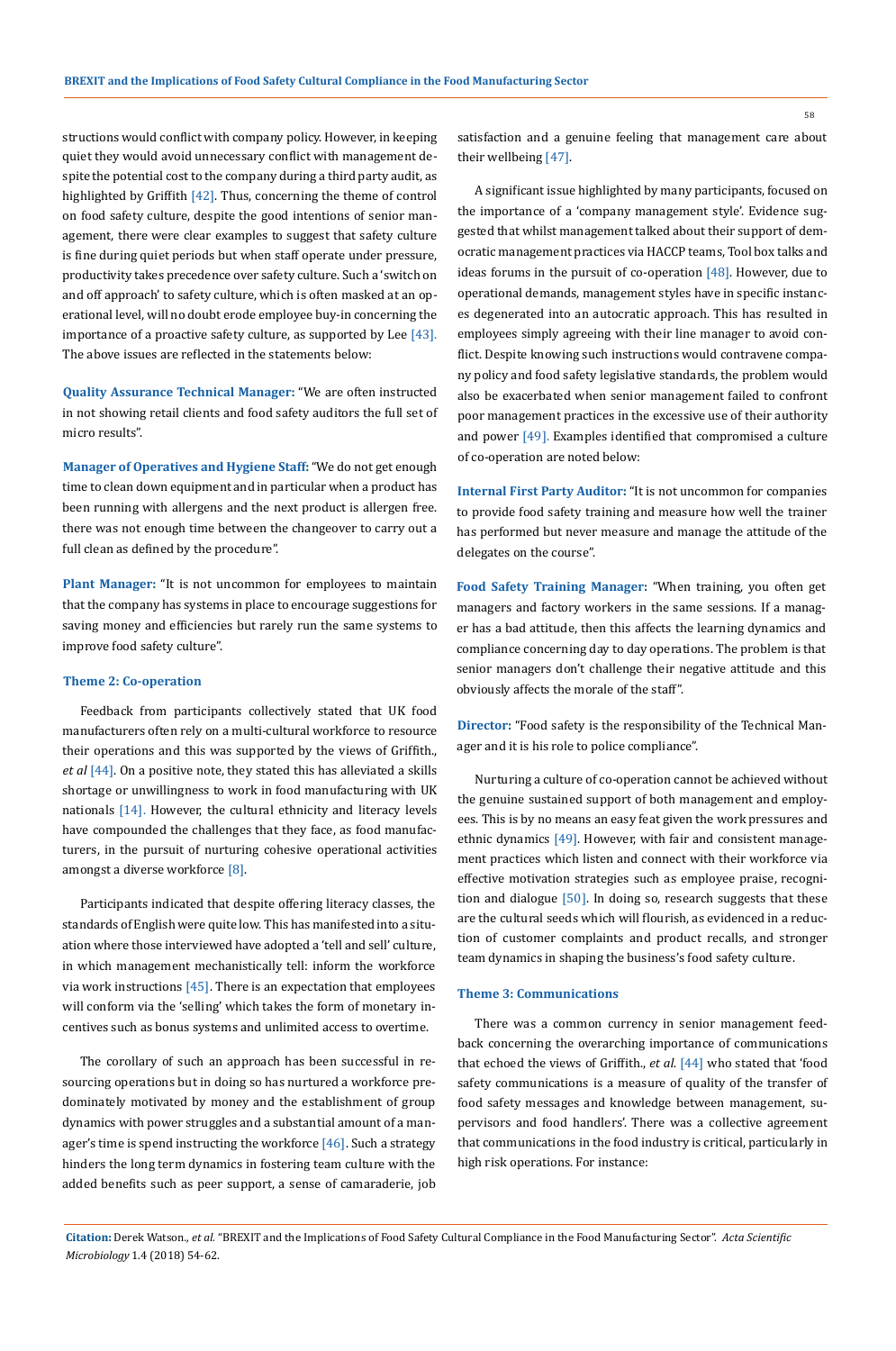**Operations Manager:** "We are a high risk operation; without effective management communications our workforce would not know what to do and the consequences could shut our business down".

However, despite the importance of a company communications policy to standardise food safety communications [51], none of the organisations consulted either cited or made reference to such a policy as a vehicle to reinforce the company food safety culture. Much of the commentary focused on communications in the form of management instruction and cited examples such as team briefings and tool box talks, but comments failed to emphasise the importance of communication to enhance committed behaviour towards a healthy food safety culture, through employee feedback or direct involvement in food safety initiatives [52]. It was in the main driven by management as a one directional, top down communication. For instance:

**Production Manager:** "Eighty per cent of our workforce are not UK nationals and their levels of English are poor. A substantial amount of our managers' time is spent ensuring employees follow our policy and management instructions".

Senior management felt confident when divulging their company food safety policies and procedures. But there was a distinct lack of emphasis in mechanisms to capture the views of their employees and certainly no evidence of staff suggestions that had reinforced the company food safety culture [53]. Hence, their feedback failed to highlight the fact that a critical factor in communication is for management to observe and listen to the views of the workforce [54]. For instance:

**Factory Supervisor:** "We recognise the importance of employee feedback but when we are under pressure to maintain production runs, its difficult to set time aside to ask people what they think".

In contrast to the formal procedures concerning food safety, there were several comments made towards the end of the interviews that contradicted initial statements. It would appear that the importance of food safety cultural compliance would dissipate when it reached the production lines or operational staff. This was particularly evident when staff were under pressure to ensure that their shift targets were achieved. There was also evidence to suggest that operational errors or a deviation from procedures went unrecorded so as not to compromise the companies' profits. For instance:

**Senior Manager:** "When sales margins are tight, it has been known to overfill bags that contain frozen prawns by adding extra ice in order to reduce the quantity of prawns".

**Production Manager:** "My sales team have a set budget for cheese content which sets out the amount of protein, moisture and fat in each product. When fat content does not meet legal requirements, production staff are instructed to meet the budget not the legislation".

**Operations Manager:** "Quite often when staff are under pressure to meet production targets they simply follow their shift supervisor's instructions even when this means cutting corners, particularly during clean down".

It is commonly supported that effective food safety communication with employees takes sustained effort [55]. Organisations need to transparently demonstrate informed 360° communications, in which employees have a voice that is both recognised and evidenced in the enhancement of food safety initiatives [56]. Aristotle aptly stated three principles of communication, namely 'logos' (presenting a clear and rational argument), pathos (using emotion) and ethos (establishing credibility) and it is still very relevant in today's food organisations [57]. Management's failure to proactively monitor both the clarity and effectiveness of its communication channels will do doubt corrupt or erode its corporate food culture ethos.

### **Theme 4: Competence**

All participants not only stressed the importance of food safety training but indicated that non-compliance with food safety, such as improper food handling, contaminated hand contacts and production runs was attributable to a general lack of food safety knowledge [58]. In support, training records suggested that all food manufacturers had set up training regimes to both inform and educate their workforce. Management emphasised the investment that their companies had injected to support their commitment to training. Whilst this was evident, the majority of training was delivered in-house via HR trainers and such courses in the main were not accredited and did not exploit the benefits of sourcing external training to share best practice and training pedagogies [59]. In addition, much of the training involved procedural and food safety training but did little to explore 'food safety culture and its importance [33].

There also appeared a disconnection between training and operational activities, in the sense that there was very little evidence of tracking or auditing the effectiveness of competencebased training once delegates had left the training sessions. This is obviously a vital audit procedure to refine bespoke training programmes against the workforce competence levels [60]. Hence, in the majority of cases, operatives would exit training and return to production lines without meaningful discussions or updates between supervisors and trainers concerning the specific competence levels of employees. Whilst there was audited evidence of spot checks, this in the main was a mechanistic process to check compliance and failed to reinforce the importance of a safety culture [61]. This issue was further compounded due to the lack of repeat training to ensure competence levels were maintained [62]. For instance:

**Factory Manager:** "Whilst we offer training, some supervisors do not promote food values and principles in the workplace. We are a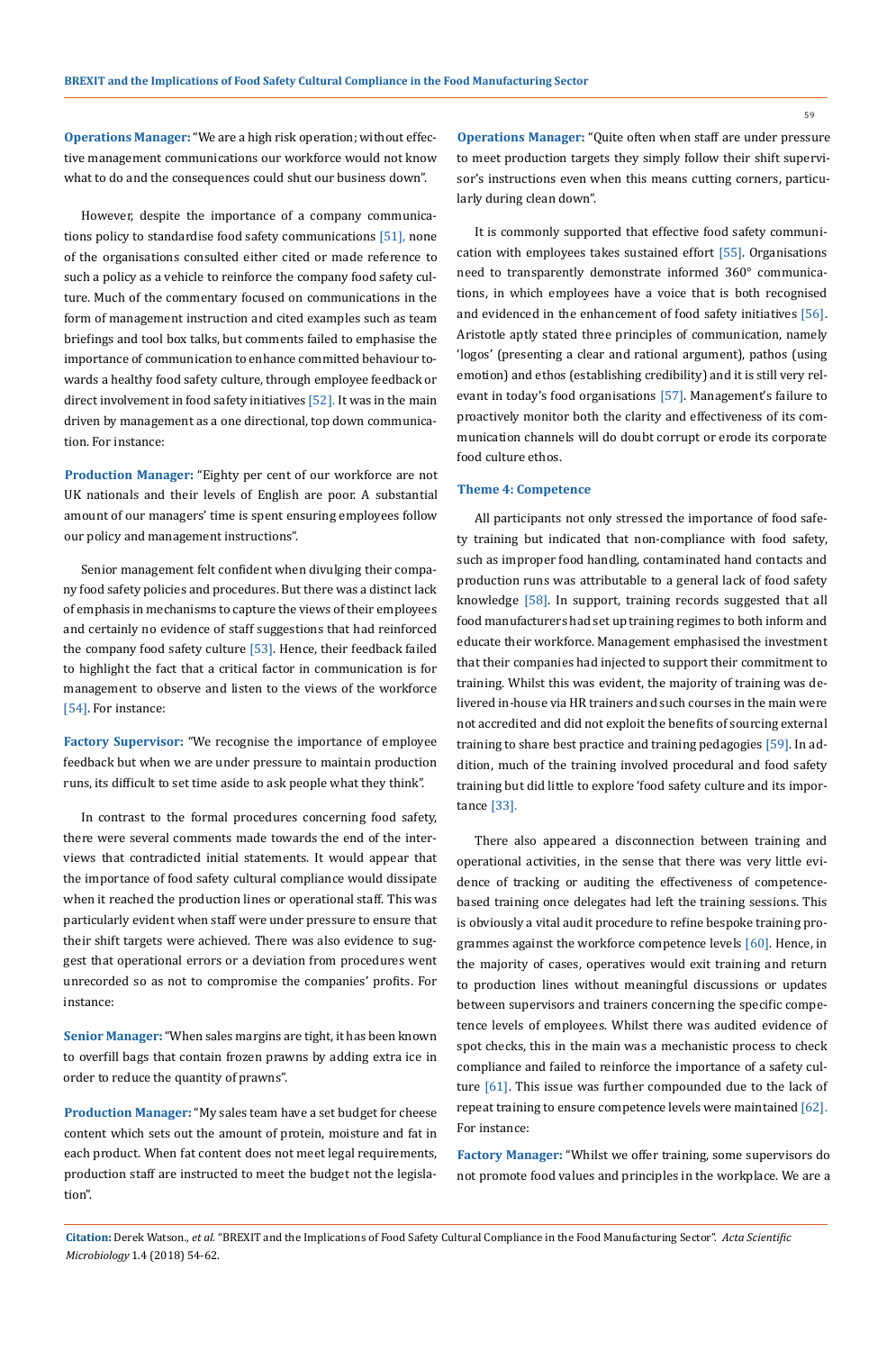60

high risk operation; there are repeated examples of unsupervised staff coming to work unshaven and not wearing beard snoods".

There also was evidence to suggest a conflict in policy, for instance employees were instructed to attend safety training. However, there was a culture of employee reluctance as their rates of pay would be reduced or they would miss out on productivity bonuses. Hence many employees failed to fully engage in the training and were purely focused on returning back to their 'day job' [59]. Whilst management were aware of a lack of engagement in training, they clearly failed to address the issue in constructive dialogue with staff. It was also interesting to note that management training was significantly lower than operatives. Furthermore, supervisor and team leader training did not focus on the importance of culture and behaviour skills development to nurture a proactive safety culture. For instance:

**HR Manager:** "We run an operation where over 50% of the workforce's first language is not English. However there are very few procedures and work instructions translated into different languages. Furthermore, due to their low literacy levels, they often fail training programmes but go back to production packaging not knowing what they really have to do".

**Training Manager:** "Following the delivery of food safety training to senior managers, I challenged the group on their complaisant and negative attitude. In responding, some of the comments included 'as long as we are all getting paid, what's the problem' and whilst I'm sat in this training room work is piling up on my desk".

Employee competence is critical in meeting food safety standards and the efficient running of operations. However, organisations need to ensure that their food training philosophy embraces the importance of a vibrant food safety culture. Thus, procedural training must be complemented by behavioural methodologies and learning outcomes which accommodate the literacy levels of the workforce. Participants cannot be financially disadvantaged when attending training sessions and such training needs to be followed up with active monitoring and constructive dialogue with employees and not just a tick-box exercise. Employees need to transparently comprehend the organisation's cultural values and identify the importance of training and its symmetry with operational activities. Management and employees need to both recognise and genuinely believe that true competence is fuelled through effective procedural training and the underpinning of behavioural skills, such as safety culture values and norms, communication, team building and conflict resolution [63,64].

#### **Conclusion**

The winds of change are actively blowing uncertainty concerning a post Brexit future and this is affecting food manufacturers in the UK and overseas. The potential of increased trading tariffs will impose greater pressure on their financials and the threat of restricted immigration on a much dependent overseas market, are quite rightly worrying food manufacturers. Despite food manufacturers' assurances that their 'houses are in order' with robust food safety cultures, the potential for serious food safety breaches in company policy and legislation, particularly in high risk food manufacturers, is ever present.

The media constantly drip feed breaking newsworthy headlines about breaches in food safety standards, for example the '2 Sisters Food Group' company scandal in 2017, product recalls, such as the contamination scare of eggs from Dutch farmers in 2017, and the loss of life and serious illness due to contaminated food reaching the consumer. As was the case in 2015, with the former 'Peanut Corporation', in which nine consumers lost their lives and hundreds were made ill due to salmonella poisoning. In consequence, the company executive received a 28 year jail sentence for putting profits before safety.

Such tragic events question the 'fit for purpose' food safety culture initiatives currently in operation. The paper has endeavoured to highlight the variance between company expectations and their actual operational compliance in terms of food safety culture. In consequence to those issues raised in the paper, a benchmarking template has been designed called the 'Enlighten Food Safety Model', as noted in table 2. Column 1 identifies four gateways to food safety cultural compliance. Column 2 cites core themes which constituted the make-up of each of the gateways. The final column specifies key aspirations that need to be tangibly identifiable if an organisation is to genuinely believe that food safety culture is a journey not a destination.

| Enlighten<br>food<br>safety<br>model | Control       | Strategy Leader-<br>ship Process   | 1. The strategic and operational framework to embed and integrate food safety                |
|--------------------------------------|---------------|------------------------------------|----------------------------------------------------------------------------------------------|
|                                      |               | Change                             | Inspirational leadership to champion food safety compliance<br>2.                            |
|                                      |               |                                    | Proactive and responsive attitude towards food safety processes and issues<br>3.             |
|                                      |               |                                    | Food safety reporting is used to support a food safety change agents<br>4.                   |
|                                      | Co-operation  | Responsibility<br>Empowerment      | Ensuring all employees recognise and appreciate food safety responsibilities<br>1.           |
|                                      |               | Teams Recogni-                     | 2.<br>Empowering employees to actively participate in food safety initiatives                |
|                                      |               | tion                               | Motivating team dynamics to facilitate food safety<br>3.                                     |
|                                      |               |                                    | Providing recognition to capture and promote food safety compliance/best prac-<br>4.<br>tice |
|                                      | Communication | <b>Vision Norms</b><br>Consistency | Embedding the importance of food safety within the organisational vision                     |
|                                      |               | Feedback                           | Fostering food safety social norms<br>2.                                                     |
|                                      |               |                                    | The level of consistent and agreement in food safety<br>3.                                   |
|                                      |               |                                    | Actively encourage reporting of food safety issues<br>4.                                     |
|                                      | Competence    | Training Ap-<br>praisal Devel-     | Resourcing effective training and repeat food safety training programmes                     |
|                                      |               | opment Self<br>belief              | Promoting and evaluating food safety                                                         |
|                                      |               |                                    | The adoption of food safety within the company belief system<br>3.                           |
|                                      |               |                                    | 4. Food safety roles and responsibilities are clearly defined                                |

**Table 2:** Enlighten Food Safety Model.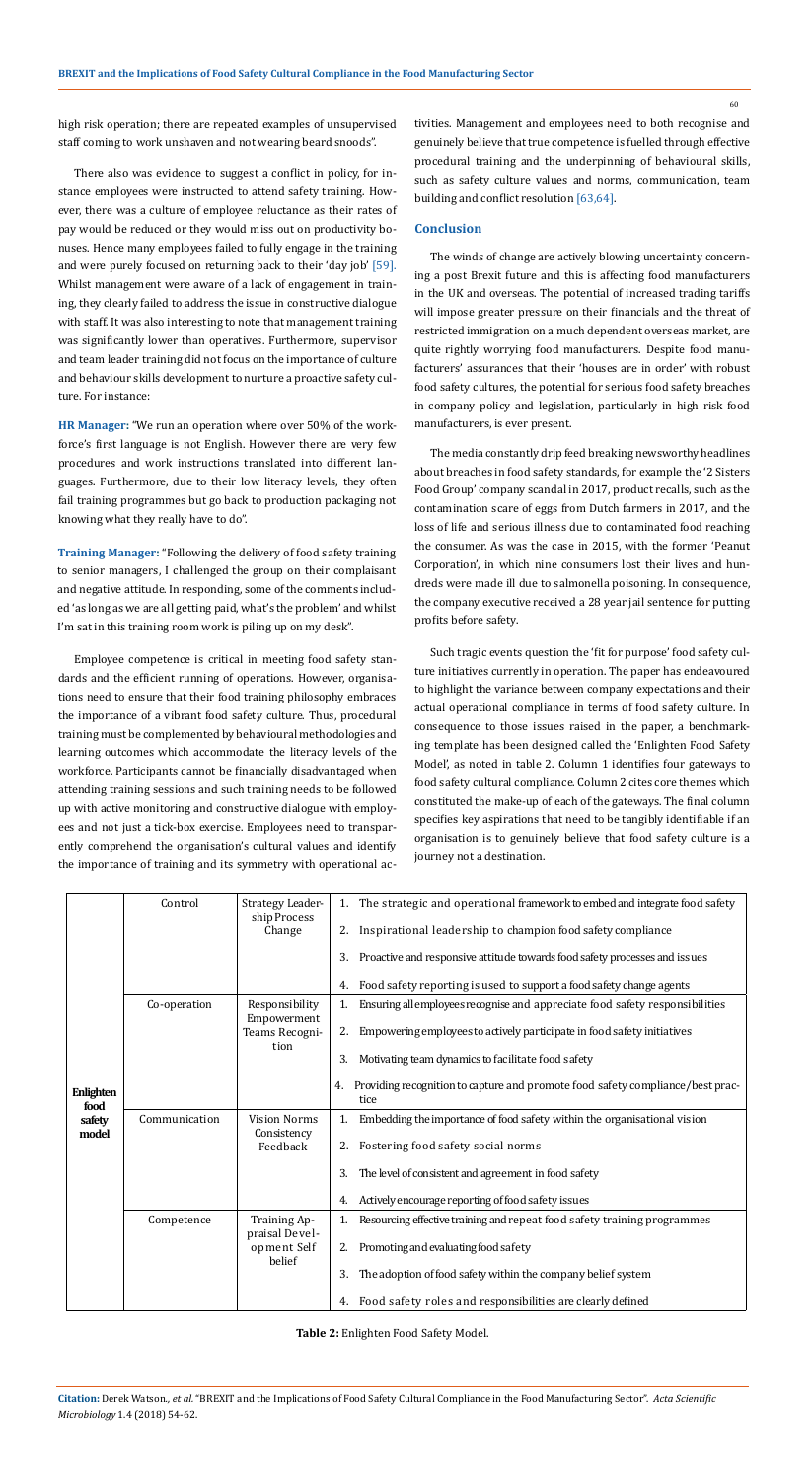### **Bibliography**

- 1. [Grice A. "It is time for the British people to have their say': Da](http://www.independent.co.uk/news/uk/politics/it-is-time-for-the-british-people-to-have-their-say-david-cameron-promises-eu-exit-vote-by-2017-8462253.html)[vid Cameron promises EU exit vote by 2017" \(2013\).](http://www.independent.co.uk/news/uk/politics/it-is-time-for-the-british-people-to-have-their-say-david-cameron-promises-eu-exit-vote-by-2017-8462253.html)
- 2. [Alexander H. "David Cameron on Brexit, Donald Trump and](https://www.telegraph.co.uk/news/2016/12/09/david-cameron-brexit-donald-trump-does-not-regret-calling-referendum/)  [why he does not regret calling a referendum" \(2016\).](https://www.telegraph.co.uk/news/2016/12/09/david-cameron-brexit-donald-trump-does-not-regret-calling-referendum/)
- 3. [Oscar Grut W. "Tesco CEO: Ex-Sainsbury boss is wrong on](https://uk.finance.yahoo.com/news/tesco-ceo-ex-sainsbury-boss-053000770.html)  [Brexit- but 'no deal' could push up food prices" \(2017\).](https://uk.finance.yahoo.com/news/tesco-ceo-ex-sainsbury-boss-053000770.html)
- 4. [Allen K and Davies R. "FTSE 100 and sterling plummet on](https://www.theguardian.com/business/2016/jun/24/ftse-100-and-sterling-plunge-on-brexit-panic)  [Brexit vote" \(2016\).](https://www.theguardian.com/business/2016/jun/24/ftse-100-and-sterling-plunge-on-brexit-panic)
- 5. [Cadman E. "Consumer spending drives UK economic growth"](https://www.ft.com/content/e194e464-6b65-11e6-ae5b-a7cc5dd5a28c)  [\(2016\).](https://www.ft.com/content/e194e464-6b65-11e6-ae5b-a7cc5dd5a28c)
- 6. [Office for National Statistics \(2016\).](https://www.ons.gov.uk/)
- 7. [Lister S. "'Hard Brexit' would put UK food supplies at risk,](http://www.bing.com/search?FORM=INCOH2&PC=IC04&PTAG=ICO-70990d0e&q=Determinants+for+conducting+food+safety+culture+research)  [leading supermarkets warn in letter to Theresa May's Gov](http://www.bing.com/search?FORM=INCOH2&PC=IC04&PTAG=ICO-70990d0e&q=Determinants+for+conducting+food+safety+culture+research)[ernment \(2016\).](http://www.bing.com/search?FORM=INCOH2&PC=IC04&PTAG=ICO-70990d0e&q=Determinants+for+conducting+food+safety+culture+research)
- 8. Velthuijsen J W and Hoijtink P. "The impact of Brexit on the [AgriFood industry \(2016\).](https://www.pwc.nl/nl/brexit/documents/pwc-brexit-monitor-the-impact-on-agrifood.pdf)
- 9. [Elliot L. "Unimaginable for UK to leave EU without a deal, says](https://www.theguardian.com/world/2017/oct/12/christine-lagarde-imf-britain-eu-no-deal-brexit-talks)  [IMF chief" \(2017\).](https://www.theguardian.com/world/2017/oct/12/christine-lagarde-imf-britain-eu-no-deal-brexit-talks)
- 10. [Finch G. "Will Brexit Trigger Exodus of Banks From London?:](https://www.bloomberg.com/news/articles/2016-10-18/will-brexit-trigger-exodus-of-banks-from-london-quicktake-q-a)  [QuickTake Q&A" \(2016\).](https://www.bloomberg.com/news/articles/2016-10-18/will-brexit-trigger-exodus-of-banks-from-london-quicktake-q-a)
- 11. [Wyman O. "One Year on from the Brexit Vote / A briefing for](http://www.oliverwyman.com/content/dam/oliver-wyman/v2/publications/2017/aug/OW-Wholesale-Banking-Brexit-Briefing.pdf)  [wholesales banks" \(2017\).](http://www.oliverwyman.com/content/dam/oliver-wyman/v2/publications/2017/aug/OW-Wholesale-Banking-Brexit-Briefing.pdf)
- 12. [Lang T and Schoen V. "Food, the UK and the EU: Brexit or Bre](http://foodresearch.org.uk/wp-content/uploads/2016/03/Food-and-Brexit-briefing-paper-2.pdf)[main? UK: Food Re-search Collaboration" \(2016\).](http://foodresearch.org.uk/wp-content/uploads/2016/03/Food-and-Brexit-briefing-paper-2.pdf)
- 13. Great Repeal Bill "Legislating for Brexit: the Great Repeal Bill" (2017).
- 14. [Hyde M. "This is Deal or No Deal, Tory style. The prize is a cliff](https://www.theguardian.com/commentisfree/2017/oct/13/tory-party-cliff-edge-brexit)[edge Brexit" \(2017\).](https://www.theguardian.com/commentisfree/2017/oct/13/tory-party-cliff-edge-brexit)
- 15. Adams R. "What does Brexit mean for the pigment industry?" An International News Letter Monitoring Technical and Commercial Developments in The Pigments Sector 8 (2016): 1-8.
- 16. [Cowburn A. "Repeal Bill: What is it? Everything you need to](http://www.independent.co.uk/news/uk/politics/great-repeal-bill-latest-news-brexit-white-paper-theresa-may-what-is-it-controversy-government-a7837731.html)  [know" \(2017\).](http://www.independent.co.uk/news/uk/politics/great-repeal-bill-latest-news-brexit-white-paper-theresa-may-what-is-it-controversy-government-a7837731.html)
- 17. [Sims A. "What is the difference between hard and soft Brexit?](http://www.independent.co.uk/news/uk/politics/brexit-hard-soft-what-is-the-difference-uk-eu-single-market-freedom-movement-theresa-may-a7342591.html)  [Everything you need to know" \(2016\).](http://www.independent.co.uk/news/uk/politics/brexit-hard-soft-what-is-the-difference-uk-eu-single-market-freedom-movement-theresa-may-a7342591.html)
- 18. [Jenkins S. "Soft Brexit is the only sane option. This is no time](https://www.theguardian.com/commentisfree/2017/jun/30/soft-brexit-sane-option-partisan-politics)  [for partisan politics" \(2017\).](https://www.theguardian.com/commentisfree/2017/jun/30/soft-brexit-sane-option-partisan-politics)
- 19. Lang T., *et al*[. "A Food Brexit: time to get real / A Brexit Brief](https://www.sussex.ac.uk/webteam/gateway/file.php?name=foodbrexitreport-langmillstonemarsden-july2017pdf.pdf&site=25)[ing" \(2017\).](https://www.sussex.ac.uk/webteam/gateway/file.php?name=foodbrexitreport-langmillstonemarsden-july2017pdf.pdf&site=25)
- 20. [HSG65. "Managing for Health and Safety" \(2013\).](http://www.hse.gov.uk/pubns/priced/hsg65.pdf)
- 21. [Food Standard Agency. "Annual Report for Incidents 2015".](https://www.food.gov.uk/news-updates/news/2016/15190/fsa-annual-report-of-incidents-2015-published)
- 22. [Mele C. "Huge Recall of Frozen Fruits and Vegetables After Lis](https://www.nytimes.com/2016/05/23/us/listeria-outbreak-frozen-fruits-and-vegetables-recall.html)[teria Outbreak" \(2016\).](https://www.nytimes.com/2016/05/23/us/listeria-outbreak-frozen-fruits-and-vegetables-recall.html)
- 23. Quinn B., *et al.* [Mars recalls chocolate bars in 55 countries af](https://www.theguardian.com/lifeandstyle/2016/feb/23/mars-chocolate-product-recalls-snickers-milky-way-celebrations-germany-netherlands)[ter plastic found in product \(2016\).](https://www.theguardian.com/lifeandstyle/2016/feb/23/mars-chocolate-product-recalls-snickers-milky-way-celebrations-germany-netherlands)
- 24. [Bennis W. "On Becoming a Leader". Basic Books Publishers](http://www.worldcat.org/title/on-becoming-a-leader/oclc/246894143)  [\(2009\).](http://www.worldcat.org/title/on-becoming-a-leader/oclc/246894143)
- 25. [Hsieh T. Delivering happiness: A path to profits, passion and](https://www.goodreads.com/book/show/6828896-delivering-happiness)  [purpose". Grand Central Publishing, New York \(2010\): 152.](https://www.goodreads.com/book/show/6828896-delivering-happiness)
- 26. Nyarugwe S., *et al.* ["Determinants for conducting food safe](https://www.researchgate.net/publication/305821168_Determinants_for_conducting_food_safety_culture_research)ty culture research". *[Trends in Food Science and Technology](https://www.researchgate.net/publication/305821168_Determinants_for_conducting_food_safety_culture_research)* [\(2016\).](https://www.researchgate.net/publication/305821168_Determinants_for_conducting_food_safety_culture_research)
- 27. Powell D., *et al.* ["Enhancing food safety culture to reduce rates](https://www.sciencedirect.com/science/article/pii/S0956713510004378)  of foodborne illness". *Food Control* [22.6 \(2011\): 817-822.](https://www.sciencedirect.com/science/article/pii/S0956713510004378)
- 28. Warrick D. "Understanding, building, and changing organization cultures". In DD Warrick & J. Mueller (Eds.), Lessons in changing cultures: Learning from real world cases. Oxford, UK: Rossi Smith Academic Publishing (2015): 1-16.
- 29. [Deal T and Kennedy A. "Corporate cultures: The rites and](https://www.goodreads.com/book/show/859542.Corporate_Cultures)  [rituals of organizational life". Reading MA: Addison Wesley](https://www.goodreads.com/book/show/859542.Corporate_Cultures)  [\(1982\).](https://www.goodreads.com/book/show/859542.Corporate_Cultures)
- 30. Weigmann D., *et al*. "Safety Culture: A review". Technical Report (ARL-02-3/FAA-02-2). Federal Aviation Administration. Aviation Research Lab Institute of Aviation: Savoy, IL (2002).
- 31. Weigmann D., *et al.* ["Safety culture: an integrated review".](https://www.tandfonline.com/doi/abs/10.1207/s15327108ijap1402_1) *The [International Journal of Aviation Psychology](https://www.tandfonline.com/doi/abs/10.1207/s15327108ijap1402_1)* 14.2 (2004): 117- [134.](https://www.tandfonline.com/doi/abs/10.1207/s15327108ijap1402_1)
- 32. [Guldenmund F. "The nature of safety culture: A review of the](https://www.deepdyve.com/lp/elsevier/the-nature-of-safety-culture-a-review-of-theory-and-research-bhbJFuvtD9)ory and research". *Safety Science* [34.3 \(2000\): 215-257.](https://www.deepdyve.com/lp/elsevier/the-nature-of-safety-culture-a-review-of-theory-and-research-bhbJFuvtD9)
- 33. Casey T., *et al.* ["Safety Climate and Culture: Integrating Psy](https://www.apaexcellence.org/resources/research/detail/7945)[chological and Systems Perspectives".](https://www.apaexcellence.org/resources/research/detail/7945) *Journal of Occupational Health Psychology* [22.3 \(2017\): 341-353.](https://www.apaexcellence.org/resources/research/detail/7945)
- 34. [Hofstede H and Minkov. "Cultures and Organizations: Soft](http://www.worldcat.org/title/cultures-and-organizations-software-of-the-mind-intercultural-cooperation-and-its-importance-for-survival/oclc/558675706)[ware of the mind: Intercultural corporation and its impor](http://www.worldcat.org/title/cultures-and-organizations-software-of-the-mind-intercultural-cooperation-and-its-importance-for-survival/oclc/558675706)[tance for survival". McGraw-Hill Education \(2010\).](http://www.worldcat.org/title/cultures-and-organizations-software-of-the-mind-intercultural-cooperation-and-its-importance-for-survival/oclc/558675706)
- 35. Draft R. "Leadership Theory and Practice". Dryden Press, Hinsdale, IL (1999).
- 36. [Yiannas F. "Food Safety Culture: Creating a Behaviour Based](http://www.springer.com/us/book/9780387728667)  [Food Safety Management System". New York, NY: Springer](http://www.springer.com/us/book/9780387728667)  [\(2009\).](http://www.springer.com/us/book/9780387728667)
- 37. [Griffith C. "Do businesses get the food poisoning they deserve?](https://www.emeraldinsight.com/doi/abs/10.1108/00070701011034420)  [The importance of food safety culture".](https://www.emeraldinsight.com/doi/abs/10.1108/00070701011034420) *British Food Journal* [112.4 \(2010\): 416-425.](https://www.emeraldinsight.com/doi/abs/10.1108/00070701011034420)

61